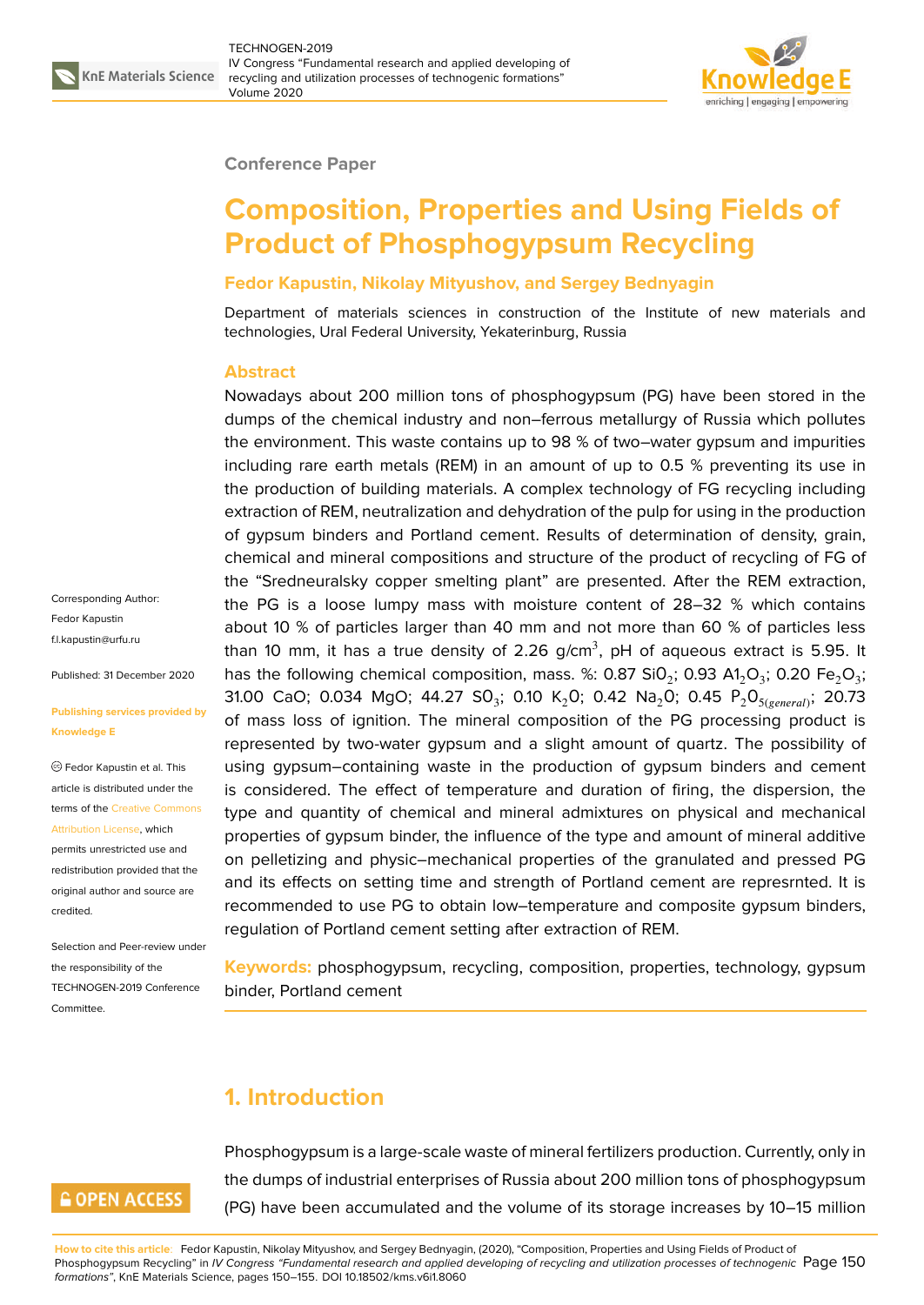

tons annually. PG dumps occupy large land areas, they pollute the air and soil, get into the aquifer with harmful soluble compounds of fluorine, phosphorus and other impurities.

Phosphogypsum contains from 80 to 98 % of dihydrous gypsum and can be classified as gypsum raw materials. However, PG contains a significant quantity of impurities that are soluble and slightly soluble in water and can significantly affect the quality of gypsum binders and construction products. Thus, with an increase amount of phosphates and fluorides in PG temperature of dehydration <code>CaSO $_4$ ·2H $_2$ O</code> to semi—aquatic calcium sulfate is reduced from 140 to 110 <sup>∘</sup>C. The high content of phosphoric acid and phosphates slows down the hydration process, setting, hardening of gypsum binders and cements and reduces the strength of artificial stone [[1–](#page-4-0)[3](#page-4-1)]. Rare earth metals (REM) such as strontium and cerium in a quantity up to 0.5 % in PG also slow hardening of gypsum binders. Dumps of the largest Russian enterprises contain about 100 000 tons of rare earth metals in the PG. Their extraction can significantly change the situation with rare-earth elements not only in Russian but also in the world economy.

The main raw materials for production of gypsum materials and products are natural gypsum stone and anhydrite, and gypsum–containing wastes of several industries (phosphogypsum, fluorine hydrate, titanium gypsum, boron gypsum, etc.). The consumption of natural gypsum is more than 110 million tons per year in the world. However, the aggregate state, composition and properties of PG differ significantly from natural gypsum raw materials that complicates its industrial recycling into construction products. High humidity and content of undesirable impurities require additional technological operations namely drying and neutralization of PG. To obtain PG with a composition and properties similar to natural gypsum it is necessary to decompose the phosphoric raw materials according to the methods proposed by 'Nissan Chemical' ( Japan) and 'Central–Prayon' (France). These methods allow to recycle PG into construction materials using cost–effective and technically efficient technologies [\[4](#page-4-2)].

Another possible way of PG conditioning can be the technology of extraction of REM by leaching which provides formation of  $\mathsf{CaSO_4}\text{:}2\mathsf{H}_2\mathsf{O}$  as a by–product that is 'purified' from water–soluble substances and rare earth compounds. Complex technology of PG recycling including extraction of REM, neutralizing of the pulp with use of lime and dewatering, obtaining of a product suitable for use in the production of gypsum binders and Portland cement has been developed by the specialists of the Ural Federal University [[5](#page-4-3), [6\]](#page-5-0). In general REM extraction technology includes sorption leaching, REM desorption from ion exchanger, conversion of the ion exchanger, REM deposition from solution in the form of carbonates, chalk deposition from the regenerating solution before returning. The chemical composition of PG enriched by this method is close to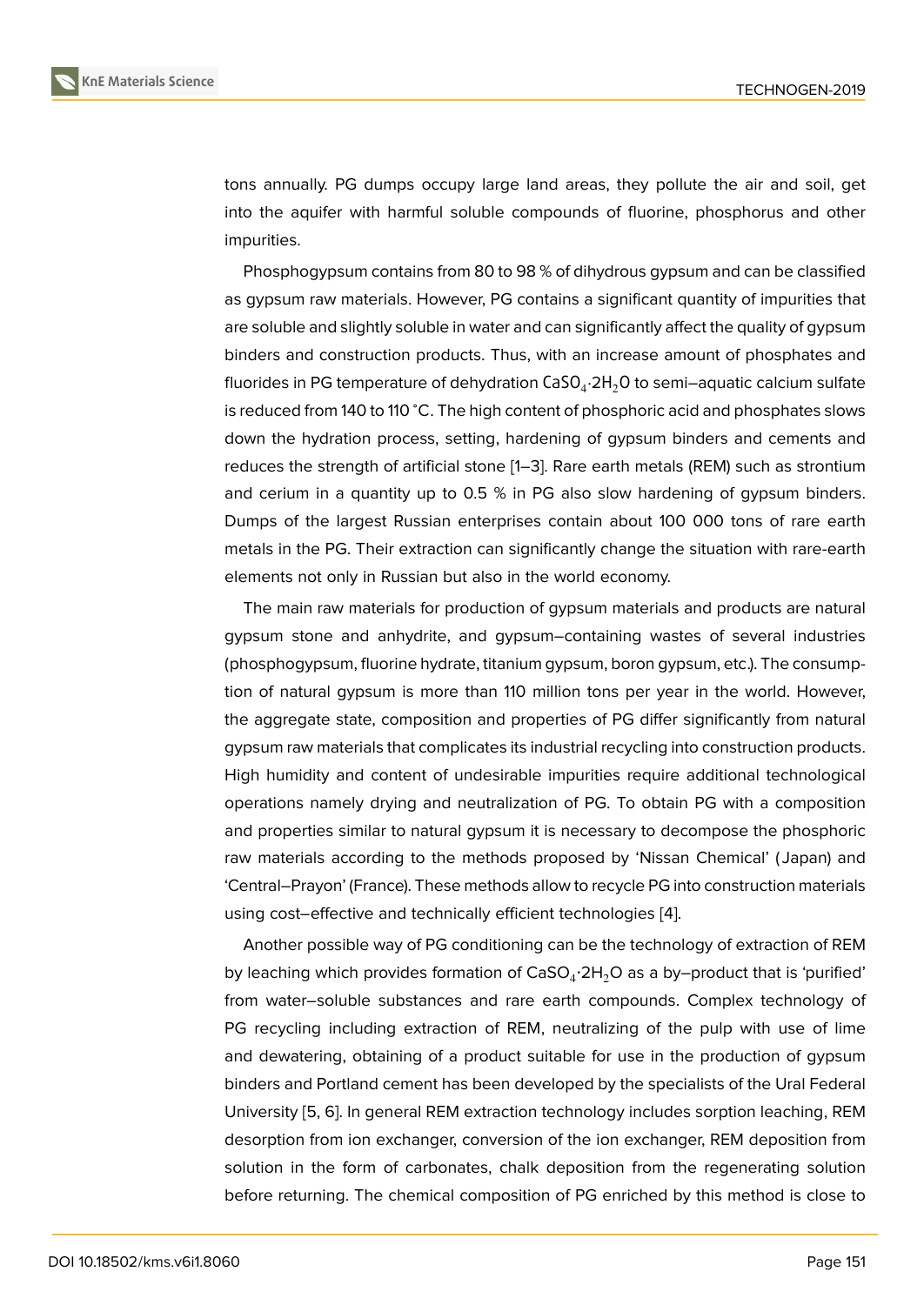

a natural gypsum stone that expands the using ways and simplifies the technology of its processing into construction materials.

### **2. Results and Discussion**

The technology of REM extraction from the dump phosphogypsum of JSC "Sredneuralsky copper melting plant" (Sverdlovsk region) was fulfilled at pilot plant. Within two months more than 40 tons of PG was recycled and more than 100 kg of collective concentrate with a purity of 97–99 % according REM oxides was obtained. After the REM extraction the product of PG recycling was a loose lumpy mass with an average moisture content of 31 % which has a light gray color, in dry state – white one and the grain composition is following,  $%$ : more than 40 mm – 8.4; 20–40 mm – 16.8; 10–20 mm − 17.5; less than 10 mm − 57.4. The maximum size of the piece is 100 mm. The true density of PG is 2.26 g/cm $^3$ , the bulk density in the dry state is 630 kg/m $^3$ . The specific surface of the dry powder is 321 m<sup>2</sup>/kg, grain composition of the powder is following, %: 0.082–0.125 mm – 4,21; 0.060–0.082 – 20.40; 0.040–0.060 – 26.81; 0.019–0.040 – 14.90; 0.010–0.019 – 11.37; 0.004–0.010 – 13.29; 0.001–0.004 – 7.56; less than 0.001 – 1.46; pH of the aqueous extract is 5.95. Product of phosphogypsum recycling has the following chemical composition, %: 20.73 of mass loss of ignition; 0.87 Si0 $_2$ ; 0.93 A1 $_2$ O $_3$ ; 0.20 Fe $_{2}$ O $_{3}$ ; 31.00 CaO; 0.034 MgO; 44.27 SO $_{3}$ ; 0.10 K $_{2}$ O; 0.42 Na $_{2}$ O; 0.45 P $_{2}$ O $_{5(\mathrm{general})};$ 0.016  $P_2O_{5(solub)}$ ; 0.009 PbO; 0.003 CuO; 0.001 ZnO; 0.983 other.

According to X–ray phase analysis product of PG recycling consist of calcium sulfate dihydrate and a small amount of quartz.

As to differential thermal analysis it was established that the dehydration process of PG begins at a 125 °C and ends at 273 °C, it has a clearly noticeable double endothermic effect of dehydration of Calcium Sulfate Dihydrate. The first endothermic effect with a maximum point at 180.8 <sup>∘</sup>C characterizes the formation of Calcium sulfate hemihydrate, and the second one with the maximum point at of 205.6 <sup>∘</sup>C is associated with the formation of soluble anhydrite. The exothermic effect at 444 <sup>∘</sup>C is due to the polymorphic transition of soluble anhydrite to insoluble. The content of Calcium sulfate hemihydrate in the product of PG recycling was calculated using the quantity of mass loss and was equal to 94.6 % (for dry substance). According to this index PG corresponds to 1 grade of gypsum raw materials (Russian Standard no. 4013–82).

It was known that product of phosphogypsum recycling consists of 98–99 % calcium sulfate dihydrate crystals having prismatic and tabular form with clear crystallographic outlines (see Figure [1](#page-3-0).). Crystals are weakly connected with each other, the destruction of their aggregates goes on the points of contact of gypsum grains and is accompanied by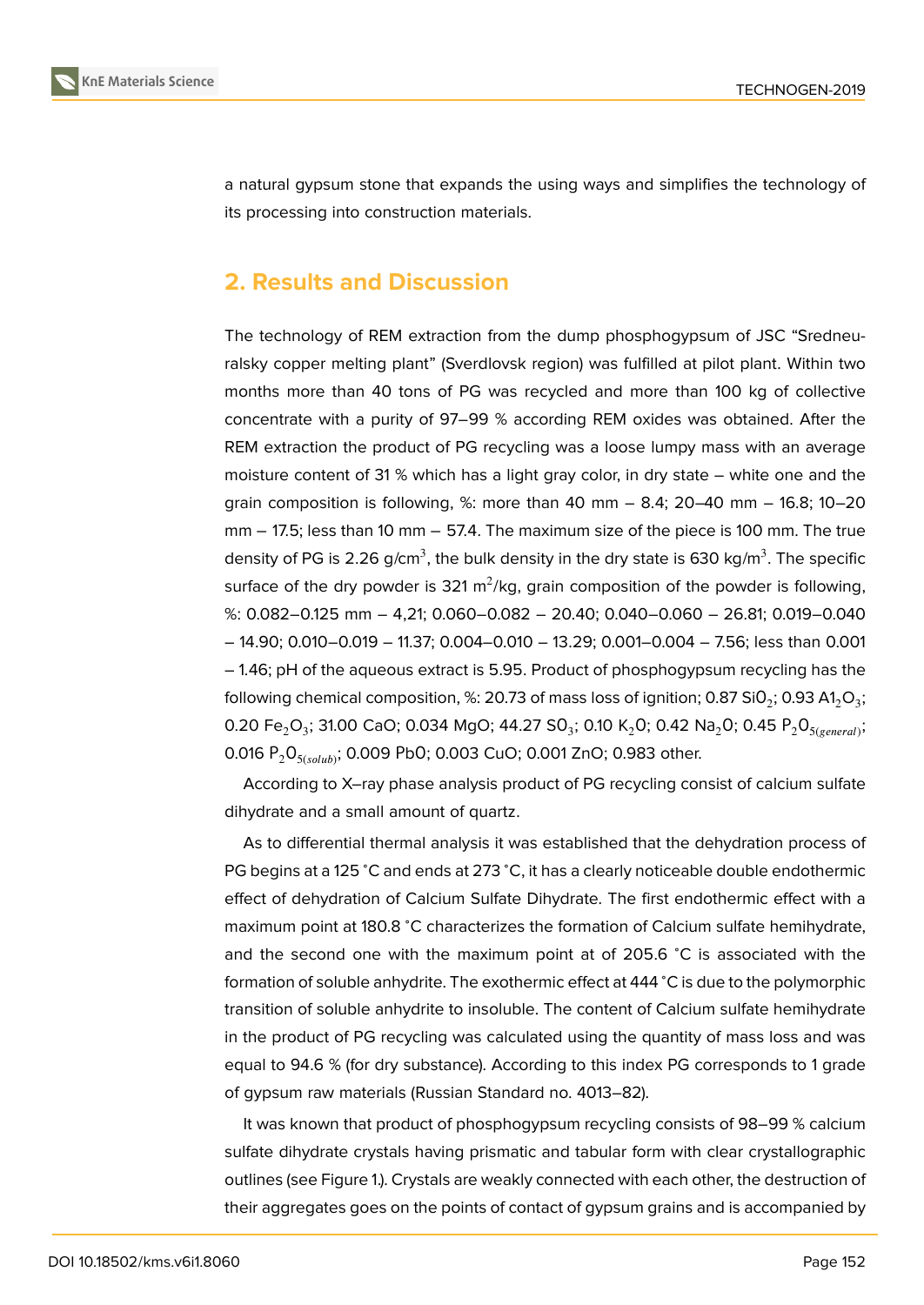



only partial splitting of the crystals themselves during the hydro-mechanical treatment. Their faceting is fully refered to penicilina view of the symmetry of the monoclinic system.



<span id="page-3-0"></span>**Figure** 1: Structure of the product of phosphogypsum recycling under binocular microscope (a) and a passing light microscope (b) (authors' work).

The size of gypsum crystals varies mostly from 20×6 to 350×110 µm with predominance of particles with a length of 40–60 µm and a thickness of 15–20 µm. As this fact it can be concluded that the growth rate of dihydrate gypsum during producing in the reactor PG differ in crystallographic directions by 5–6 times. The refractive indices of gypsum crystals are normal and equal n $_{\rm g}$  = 1.520, n $_{\rm p}$  = 1.529. Thus, in comparison with the initial PG the product of its recycling is characterized by lower acidity and content of harmful impurities, greater dispersion and heterogeneity in the size of crystals of double–water gypsum. The absence of fluorides in it will favorably affect the subsequent recycling of this product into gypsum binders and cements.

In order to study the possibility of obtaining a gypsum binder from the product of phosphogypsum recycling the optimal temperature–time conditions of heat treatment was determined. The effect of dispersion, type and quantity of chemical and mineral additives on the physical and mechanical properties of calcium sulfate β–semihydrate was investigated. To obtain a grade gypsum binder of at least G–5, it is recommended β–semihydrate to be ground to a specific surface of 800–1000 m<sup>2</sup>/kg, and with the addition of 0.2–0.3 % superplasticizer Melflux 4930F – up to 700–800  $\mathrm{m}^2\mathrm{/kg}.$  High heat dissipation during hydration indicates a greater activity of phosphogypsum binder compared to the binder from natural raw materials. The value of the hydration heat depends on the crystal specific surface and size and the nature of the semihydrate crystallinity, as well as on the characteristics of raw materials and the features of their heat treatment [\[7\]](#page-5-1). The higher the specific surface, the smaller the crystals size and the greater the thermal pressure of the semihydrate formation, the higher the heat value of its hydration and the reactivity of the gypsum binder.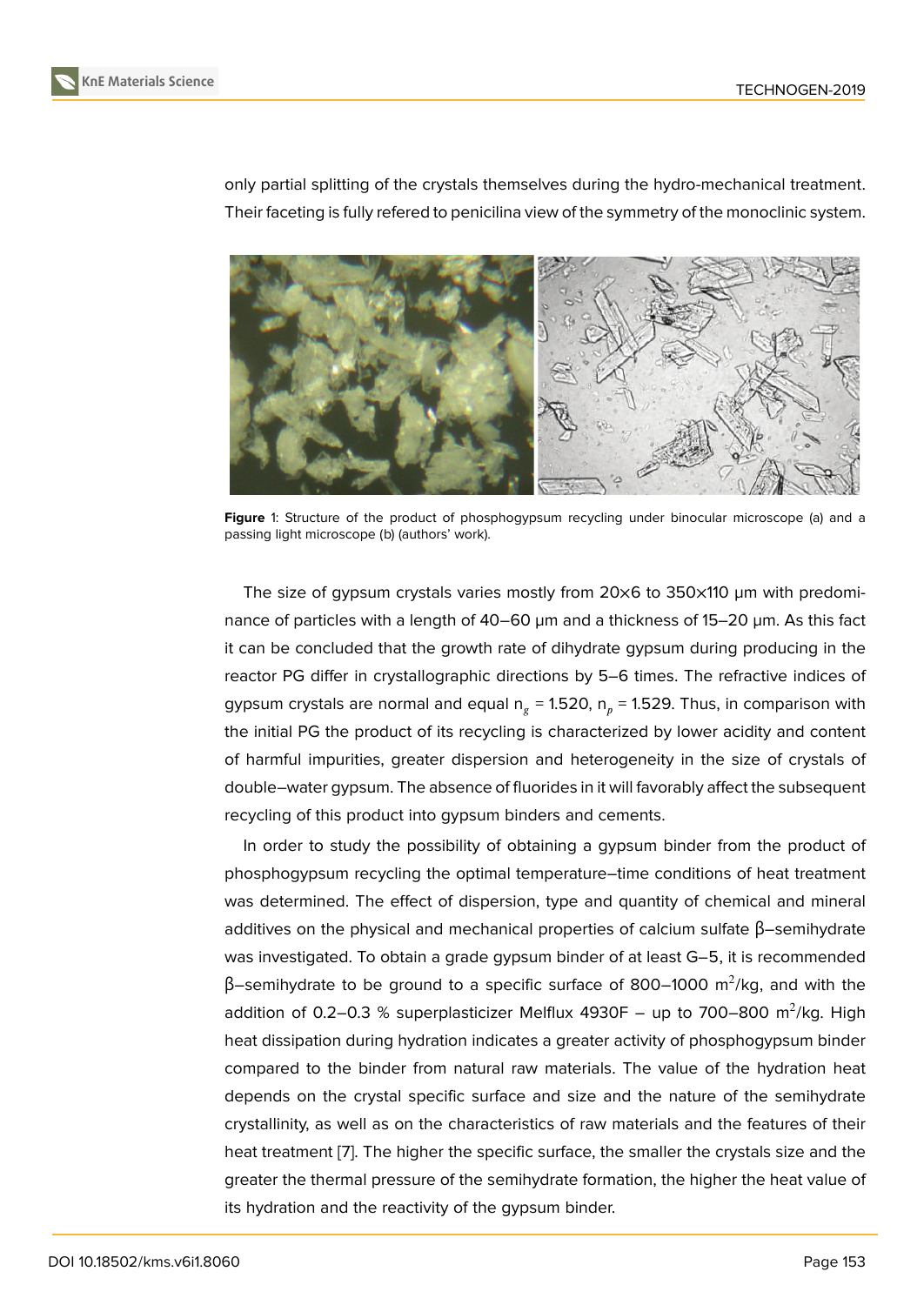**KnE Materials Science**



A pilot batch of phosphogypsum binder was produced, the properties of which meet the requirements of Russian Standard no. 125–79 (grade G–7 BIII which is mean 7 MPa, normally hardening, fine grinding). The composition of the composite gypsum binder G–10 obtained by joint milling of 90 % β–semihydrate from PG, 10 % limestone and 0.2–0.3 % superplasticizer was developed. PG pelletizing contributes to its wider use in cement production [\[8,](#page-5-2) [9](#page-5-3)]. The influence of the type and amount of mineral additive on granularity and physico-mechanical properties of the granulated and pressed product of PG recycling. To obtain an artificial gypsum stone the product of PG recycling is recommended granulate with 20-30 % of the burned PG additive which provides the formation of granules with strength sufficient for transportation and subsequent processing. When storing granulated PG in water alkaline effluents are not formed, its strength is not significantly reduced; according to the content of double-water gypsum it is referred to gypsum raw materials of 1 grade according to Russian Standard no. 4013– 82. Physico–mechanical properties of Portland cement with the addition of granulated artificial stone from PG meet the requirements of Russian Standard no. 31108–2016.

## **3. Conclusion**

As a result of the composition research, structure and properties of the product of the PG recycling after the extraction of REM were determined, the possibility of its use for producing of low–temperature and composite gypsum binders and as a gypsum– containing additive to regulate the setting of Portland cement was established.

The work was supported by Act 211 Government of the Russian Federation, contract № 02.A03.21.0006.

### **References**

- <span id="page-4-0"></span>[1] Pashchenko, A. A., Serbin, V. P. and Starchevskaya, E. A. (1985). *Binding Materials*. Kiev: Vysshyaya shkola.
- [2] Pyachev, V. A. and Kapustin, F. L. (2008). *Production and Properties of Clinker Cements*. Yekaterinburg: USTU.
- <span id="page-4-1"></span>[3] Sulimenko, L. M. (2000). *Technology of Mineral Binding Materials and Products on its Base*. Moscow: Vysshyaya shkola.
- <span id="page-4-2"></span>[4] Meshcheryakov, U. G. and Fedorov, S. V. (2007). *Industrial Recycling of Phosphogypsum*. St. Peterburg: Stroyizdat.
- <span id="page-4-3"></span>[5] Rychkov, V. N., *et al*. (2013). Russian Federation Patent no. 2473708.